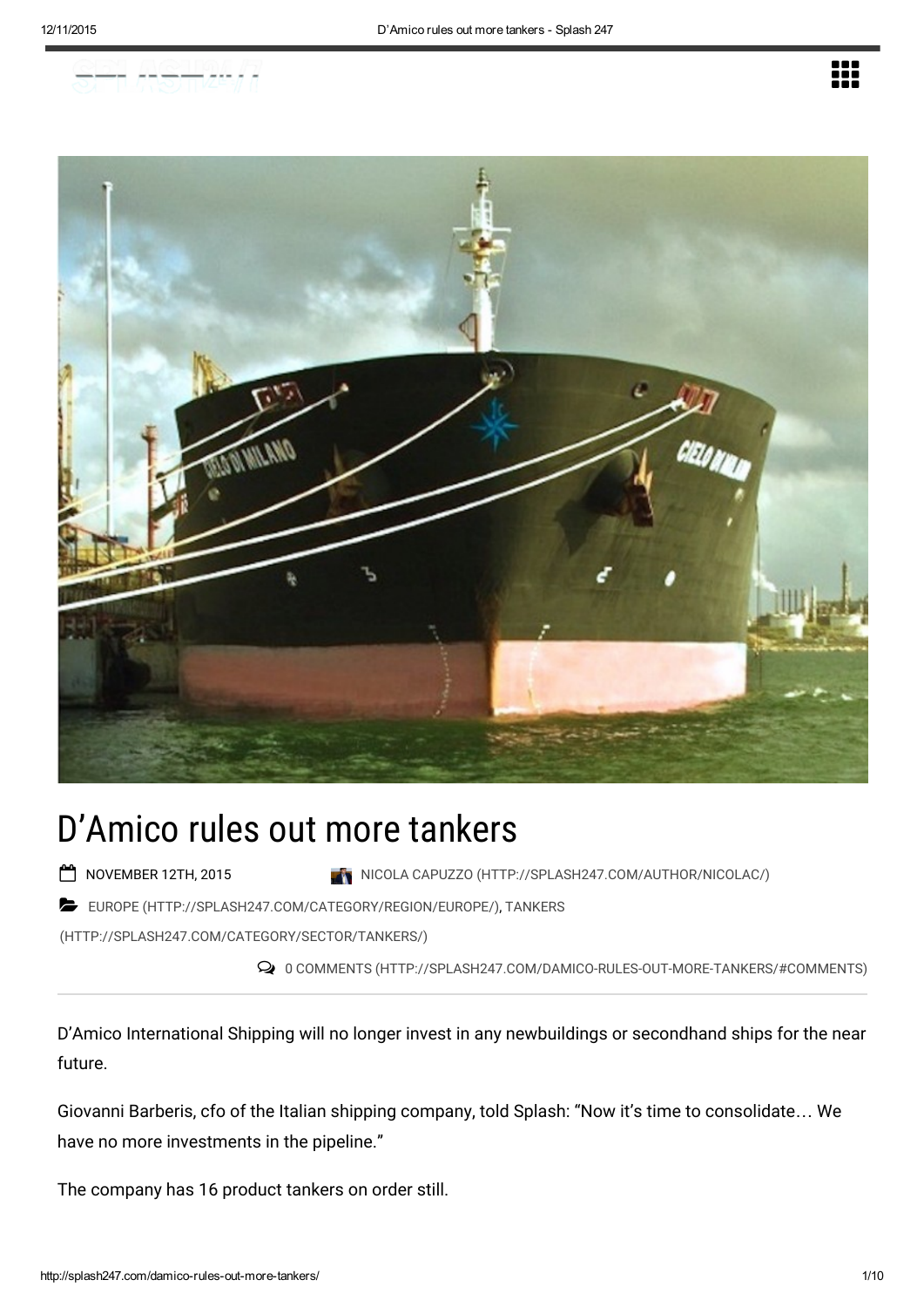Barberis was speaking yesterday at the firm's third quarter results where it was revealed the company had notched up a net profit of \$44.8m in the first nine months.

TAGS ITALY [\(HTTP://SPLASH247.COM/TAG/ITALY/\)](http://splash247.com/tag/italy/)

Share this article  $\bullet$  **C** (http://www.facebook.com/sharer.php?

[u=http%3A%2F%2Fsplash247.com%2Fdamico-rules-out-more-tankers%2F\)](http://www.facebook.com/sharer.php?u=http%3A%2F%2Fsplash247.com%2Fdamico-rules-out-more-tankers%2F)

(http://pinterest.com/pin/create/button/?url=http://splash247.com/damico-rules-out-more-

[tankers/&media=http://splash247.com/wp-content/uploads/bfi\\_thumb/dAmico-Cielo-Di-Milano-tanker-](http://pinterest.com/pin/create/button/?url=http://splash247.com/damico-rules-out-more-tankers/&media=http://splash247.com/wp-content/uploads/bfi_thumb/dAmico-Cielo-Di-Milano-tanker-677aad4xrdagaekikc2hjm4e03kvyfq2ca6a6yus6ea.jpg)677aad4xrdagaekikc2hjm4e03kvyfq2ca6a6yus6ea.jpg) (http://www.linkedin.com/shareArticle? [mini=true&url=http%3A%2F%2Fsplash247.com%2Fdamico-rules-out-more-](http://www.linkedin.com/shareArticle?mini=true&url=http%3A%2F%2Fsplash247.com%2Fdamico-rules-out-more-tankers%2F&title=D%E2%80%99Amico+rules+out+more+tankers)

[tankers%2F&title=D%E2%80%99Amico+rules+out+more+tankers\)](http://plus.google.com/share?url=http://splash247.com/damico-rules-out-more-tankers/) (http://plus.google.com/share? url=http://splash247.com/damico-rules-out-more-tankers/)



# Nicola Capuzzo [\(http://splash247.com/author/nicolac/\)](http://splash247.com/author/nicolac/)

Nicola is a highly qualified journalist focused on transport economics, logistics and shipping with broad experience in both online and printed media. Specialties: shipping, ship finance, banking, commodities and port economics. He regularly interviews Europe's top shipowner executives for Maritime CEO magazine.

 $\blacktriangleright$  [\(https://www.twitter.com/nicocapuzzo\)](https://www.twitter.com/nicocapuzzo)  $\blacksquare$  [\(https://www.linkedin.com/profile/view?id=28019103\)](https://www.linkedin.com/profile/view?id=28019103)



RELATED POSTS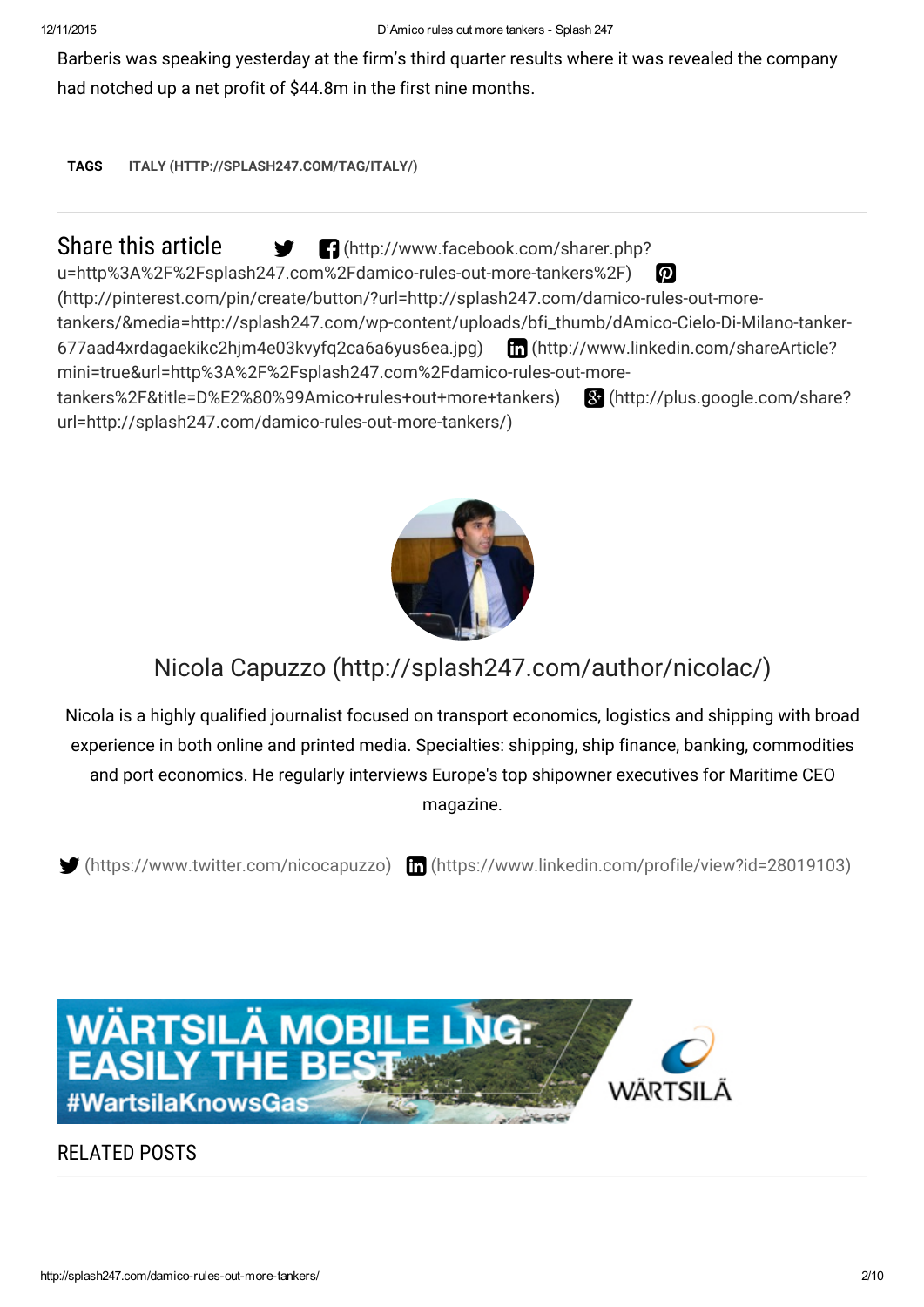

(http://splash247.com/rolls-royce-slashes-offshore-marine-forecasts-prepares-further-cost-cuts/)

#### NOVEMBER 12TH, 2015

Rolls-Royce slashes offshore marine forecasts, prepares further cost cuts (http://splash247.com/rolls-royce[slashes-offshore-marine-forecasts-prepares-further-cost-cuts/\)](http://splash247.com/rolls-royce-slashes-offshore-marine-forecasts-prepares-further-cost-cuts/)



NOVEMBER 12TH, 2015 (http://splash247.com/ardmore-sells-small-chemical-pair-for-38-5m/)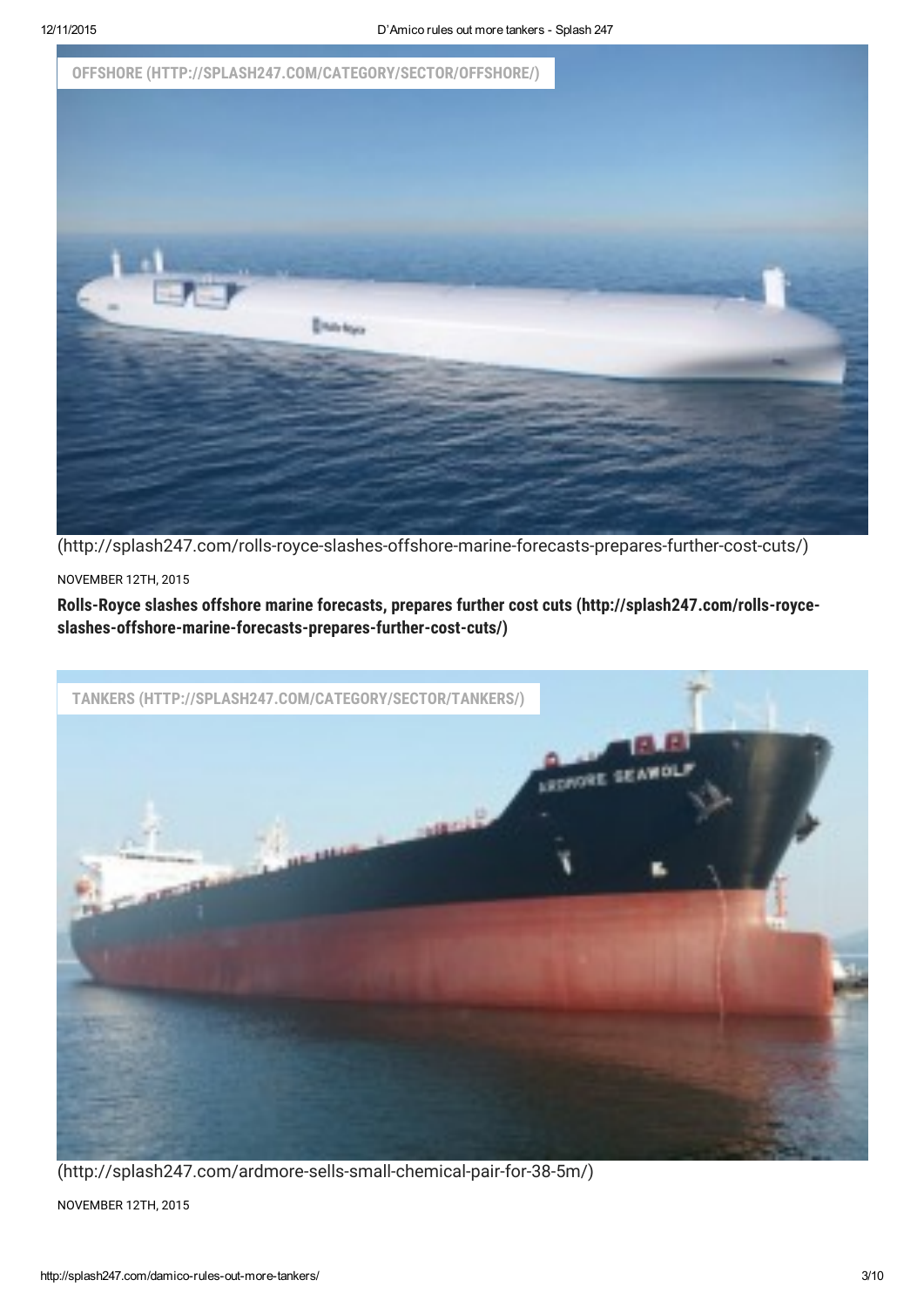Ardmore sells small chemical pair for \$38.5m [\(http://splash247.com/ardmore-sells-small-chemical-pair-for-38-](http://splash247.com/ardmore-sells-small-chemical-pair-for-38-5m/) 5m/)



(http://splash247.com/f-laeisz-gets-65m-financing-deal-from-icbc/)

NOVEMBER 12TH, 2015

F. Laeisz gets \$65m financing deal from ICBC [\(http://splash247.com/f-laeisz-gets-65m-financing-deal-from-icbc/\)](http://splash247.com/f-laeisz-gets-65m-financing-deal-from-icbc/)

# LEAVE A REPLY

| Name:            |  |  |
|------------------|--|--|
| Email:           |  |  |
| Website:         |  |  |
|                  |  |  |
| $9 \times$ one = |  |  |
| Comment:         |  |  |
|                  |  |  |
|                  |  |  |
|                  |  |  |
|                  |  |  |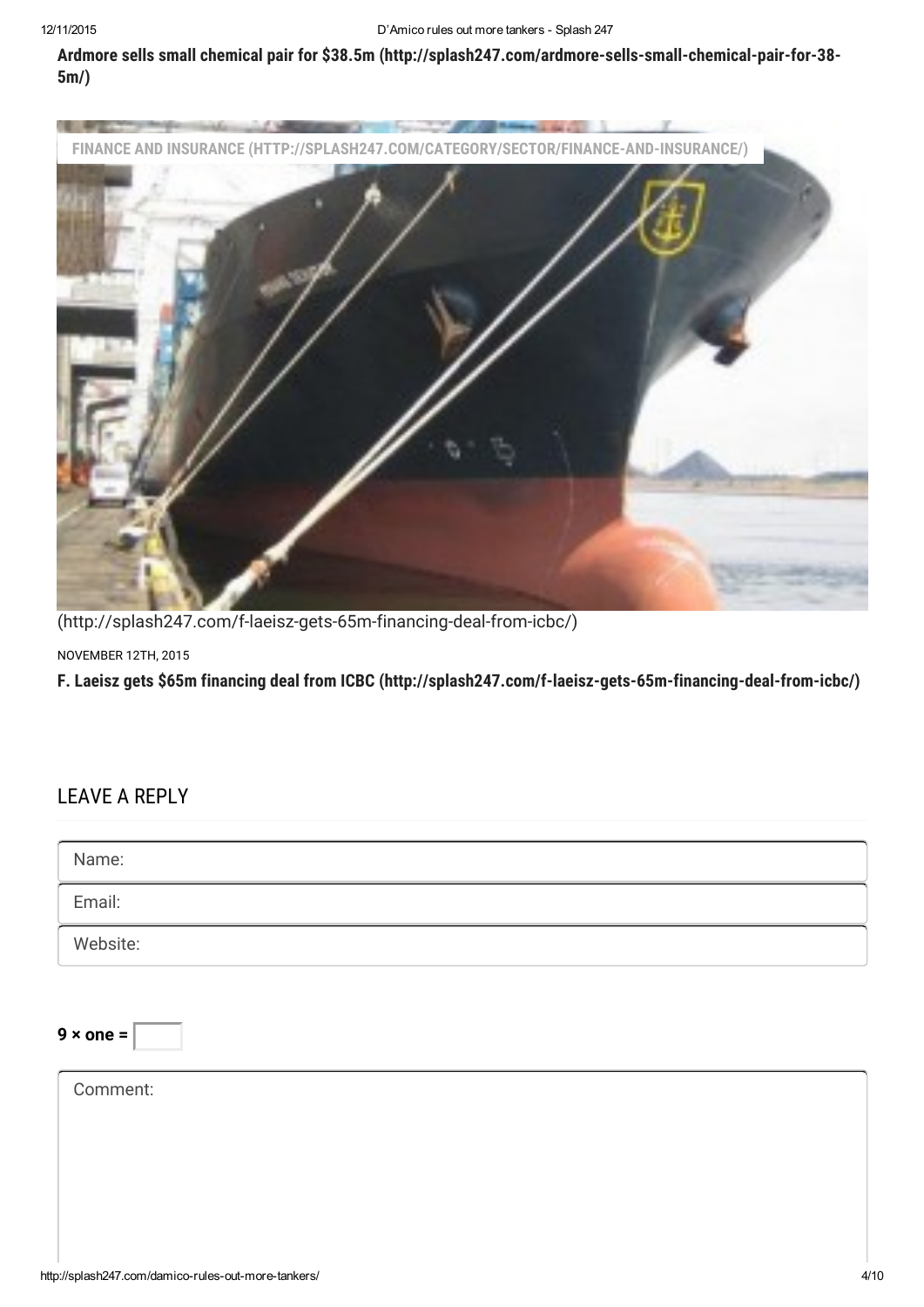# Post Comment

#### NEWSLETTER

Sign Up Now

### SPLASH DASH

Editor's Picks

#### Saudi Aramco eyes JV yard with Hyundai Heavy [\(http://splash247.com/saudi-aramco-eyes-jv-yard-with](http://splash247.com/saudi-aramco-eyes-jv-yard-with-hyundai-heavy/)hyundai-heavy/)

Having just put one planned yard with Singapore's Sembcorp Marine on the backburner, Saudi Aramco...

NOV 12TH, 2015 IN | SHIPYARDS [\(HTTP://SPLASH247.COM/CATEGORY/SECTOR/SHIPYARDS/\)](http://splash247.com/category/sector/shipyards/)

#### Rolls-Royce slashes offshore marine forecasts, prepares further cost cuts (http://splash247.com/rolls-royce[slashes-offshore-marine-forecasts-prepares-further-cost-cuts/\)](http://splash247.com/rolls-royce-slashes-offshore-marine-forecasts-prepares-further-cost-cuts/)

An interim report from Rolls-Royce shows how dire the offshore marine sector is likely to be going...

NOV 12TH, 2015 IN | OFFSHORE [\(HTTP://SPLASH247.COM/CATEGORY/SECTOR/OFFSHORE/\)](http://splash247.com/category/sector/offshore/)

#### Four SSY brokers quit in Singapore to form own firm [\(http://splash247.com/four-ssy-brokers-quit-in](http://splash247.com/four-ssy-brokers-quit-in-singapore-to-form-own-firm/)singapore-to-form-own-firm/)

Four S&P shipbrokers have quit Simpson Spence & Young in Singapore to form their own...

NOV 12TH, 2015 IN | ASIA [\(HTTP://SPLASH247.COM/CATEGORY/REGION/ASIA/\)](http://splash247.com/category/region/asia/)

#### Seven yards make China's new offshore white list [\(http://splash247.com/seven-yards-make-chinas-new](http://splash247.com/seven-yards-make-chinas-new-offshore-white-list/)offshore-white-list/)

China's Ministry of Industry and Information Technology (MIIT) has released the first white list...

NOV 12TH, 2015 IN GREATER CHINA [\(HTTP://SPLASH247.COM/CATEGORY/REGION/GREATER-CHINA/\)](http://splash247.com/category/region/greater-china/)

#### Liner heavyweights enter the ring for NOL crown [\(http://splash247.com/liner-heavyweights-enter-the-ring](http://splash247.com/liner-heavyweights-enter-the-ring-for-nol-crown/)for-nol-crown/)

One thing we can say about Neptune Orient Lines' (NOL) likely winning suitor is they have blue...

NOV 12TH, 2015 IN | OPINION [\(HTTP://SPLASH247.COM/CATEGORY/OPINION/\)](http://splash247.com/category/opinion/)

# MOST READ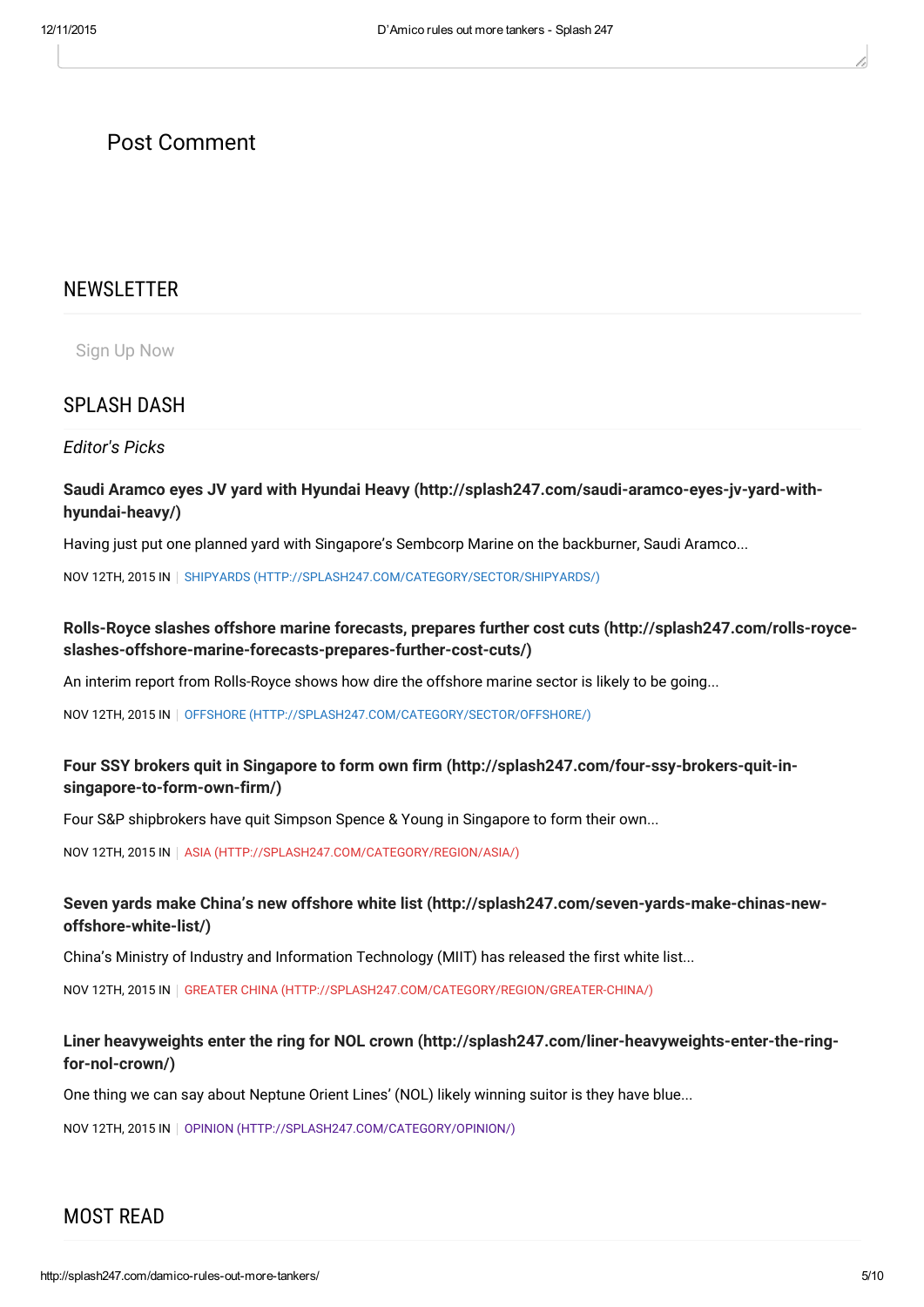Livestock carrier sinks in Gulf of Aden [\(http://splash247.com/livestock-carrier-sinks-in-gulf-of-aden/\)](http://splash247.com/livestock-carrier-sinks-in-gulf-of-aden/)

Dubai: A livestock carrier has sunk off the coast of the Gulf of Aden with all animals perishing...

JUL 12TH, 2015 IN | MIDDLE EAST [\(HTTP://SPLASH247.COM/CATEGORY/REGION/MIDDLE-EAST/\)](http://splash247.com/category/region/middle-east/)

#### Lloyd's Register: Technology will play a bigger part in shipping (http://splash247.com/lloyds-register[technology-will-play-a-bigger-part-in-shipping/\)](http://splash247.com/lloyds-register-technology-will-play-a-bigger-part-in-shipping/)

London: "There's a growing sense that technology is going to play a bigger part in shipping,"...

MAR 26TH, 2015 IN | MARITIME CEO [\(HTTP://SPLASH247.COM/CATEGORY/MARITIME-CEO/\)](http://splash247.com/category/maritime-ceo/)

#### EXCLUSIVE: Anglo-Eastern merges with Univan [\(http://splash247.com/exclusive-angloe-eastern-buys-out](http://splash247.com/exclusive-angloe-eastern-buys-out-univan/)univan/)

Univan Ship Management has merged with fellow Hong Kong manager Anglo-Eastern, Splash can...

AUG 14TH, 2015 IN GREATER CHINA [\(HTTP://SPLASH247.COM/CATEGORY/REGION/GREATER-CHINA/\)](http://splash247.com/category/region/greater-china/)

#### Containership on fire in East China Sea [\(http://splash247.com/hanjin-containership-on-fire-in-east-china](http://splash247.com/hanjin-containership-on-fire-in-east-china-sea/)sea/)

Singapore: Japanese-built containership Kamala (24,724 dwt, built 1999) caught fire this morning...

JUL 11TH, 2015 IN | OPERATIONS [\(HTTP://SPLASH247.COM/CATEGORY/SECTOR/OPERATIONS/\)](http://splash247.com/category/sector/operations/)

#### Livestock carrier engulfed in flames [\(http://splash247.com/livestock-carrier-engulfed-in-flames/\)](http://splash247.com/livestock-carrier-engulfed-in-flames/)

Jakarta: A livestock carrier caught fire in the early hours this morning. The Indonesian-flagged...

MAY 15TH, 2015 IN | ASIA [\(HTTP://SPLASH247.COM/CATEGORY/REGION/ASIA/\)](http://splash247.com/category/region/asia/)

# RECENT TWEETS

RT @SamChambers [\(http://twitter.com/SamChambers\)](http://twitter.com/SamChambers)[:](http://twitter.com/Splash_247) Lovely little @Splash\_247 (http://twitter.com/Splash\_247) exclusive by @hansthaulow [\(http://twitter.com/hansthaulow\)](http://twitter.com/hansthaulow) on 4 SSY brokers quitting in S'pre to form own firm https://t.co/oZDqD9Rel8 [\(https://t.co/oZDqD9Rel8\)](https://t.co/oZDqD9Rel8) #shipping [\(http://twitter.com/search?q=%23shipping\)](http://twitter.com/search?q=%23shipping) 38 mins [\(http://www.twitter.com/splash\\_247\)](http://www.twitter.com/splash_247)

RT @SamChambers [\(http://twitter.com/SamChambers\):](http://twitter.com/SamChambers) Direct Search Asia on the difficulties of finding the right maritime talent in Singapore https://t.co/eS9NoKBLeG [\(https://t.co/eS9NoKBLeG\)](https://t.co/eS9NoKBLeG) #shippingnews [\(http://twitter.com/search?q=%23shippingnews\)](http://twitter.com/search?q=%23shippingnews) 38 mins [\(http://www.twitter.com/splash\\_247\)](http://www.twitter.com/splash_247)

RT @SamChambers [\(http://twitter.com/SamChambers\):](http://twitter.com/SamChambers) Saudi Aramco and Hyundai Heavy discuss building yard on Saudi soil https://t.co/j5ghXRZKRj [\(https://t.co/j5ghXRZKRj\)](https://t.co/j5ghXRZKRj) #shipbuilding [\(http://twitter.com/search?q=%23shipbuilding\)](http://twitter.com/search?q=%23shipbuilding) #shippingnews (http://twitter.com/search? q=%23shippingnews)

38 mins [\(http://www.twitter.com/splash\\_247\)](http://www.twitter.com/splash_247)

RT @SamChambers [\(http://twitter.com/SamChambers\):](http://twitter.com/SamChambers) Wallem becomes only foreign shipping company to 100% own a manning agency operation in China https://t.co/OTfx2DcPw6 (https://t.co/OTfx2DcPw6) #shippingnews [\(http://twitter.com/search?q=%23shipping](https://t.co/OTfx2DcPw6)[news](http://twitter.com/search?q=%23shippingnews)[\)](http://twitter.com/search?q=%23China) #China (http://twitter.com/search?q=%23China) 38 mins [\(http://www.twitter.com/splash\\_247\)](http://www.twitter.com/splash_247)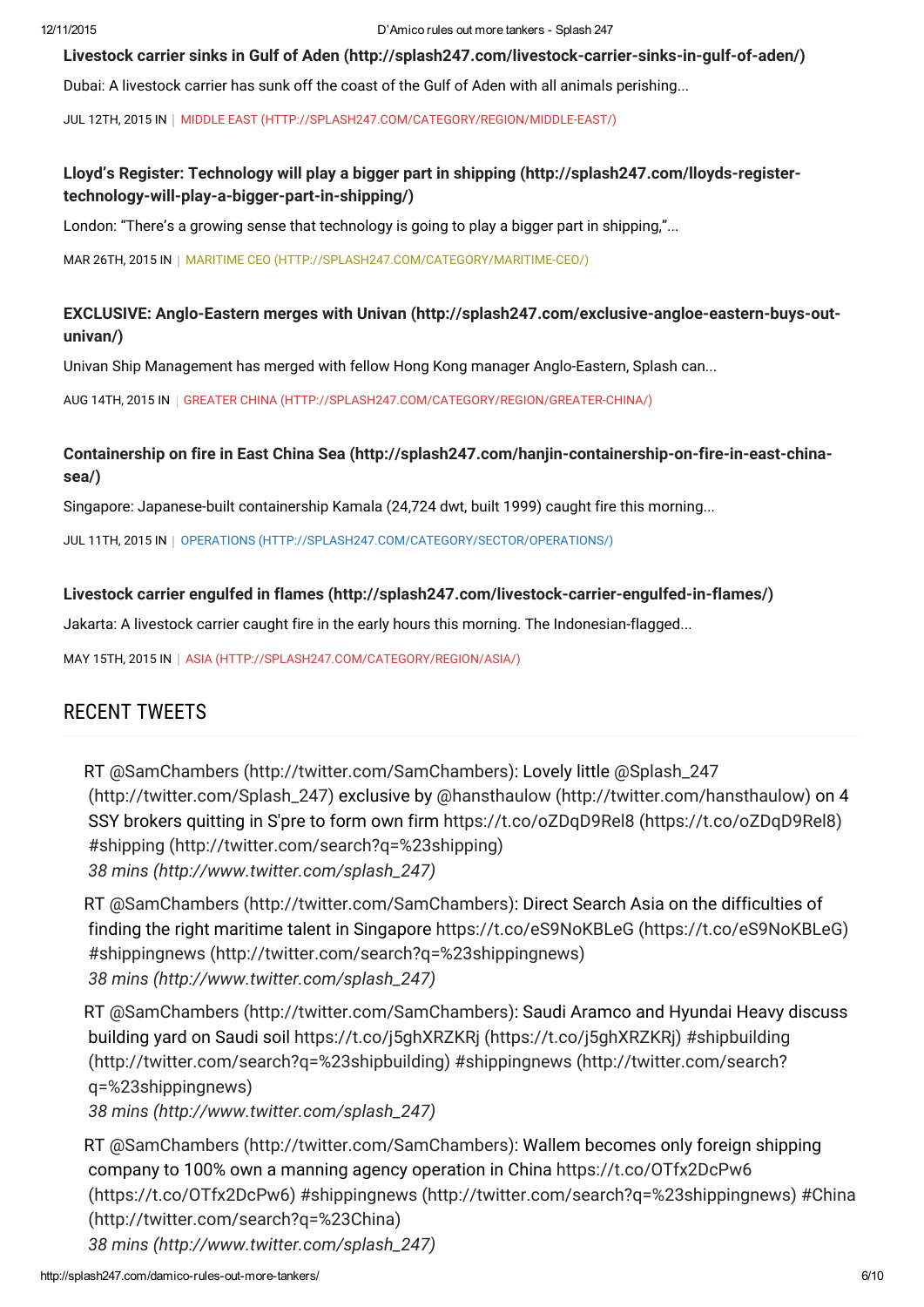RT @SamChambers [\(http://twitter.com/SamChambers\):](http://twitter.com/SamChambers) Headline of the day? For an article on HK shipowners: Tycoon shelter from the downturn. I thank you very much https://t.co/9Qzd4Ox5cN [\(https://t.co/9Qzd4Ox5cN\)](https://t.co/9Qzd4Ox5cN)

38 mins [\(http://www.twitter.com/splash\\_247\)](http://www.twitter.com/splash_247)

Follow [@splash\\_247](https://twitter.com/intent/follow?original_referer=http%3A%2F%2Fsplash247.com%2Fdamico-rules-out-more-tankers%2F&ref_src=twsrc%5Etfw®ion=follow_link&screen_name=splash_247&tw_p=followbutton)



# SPLASH TIMELINE

| NOV <sub>12TH</sub><br>$9:26$ AM | O | ASIA (HTTP://SPLASH247.COM/CATEGORY/REGION/ASIA/)<br>Direct Search Asia: HR issues in Singapore (http://splash247.com/direct-search-asia-hr-<br>issues-in-singapore/)                |
|----------------------------------|---|--------------------------------------------------------------------------------------------------------------------------------------------------------------------------------------|
| NOV <sub>12TH</sub><br>8:24 AM   | O | ASIA (HTTP://SPLASH247.COM/CATEGORY/REGION/ASIA/)<br>Mittals fight for control of Singapore subsidiary (http://splash247.com/mittals-fight-for-<br>control-of-singapore-subsidiary/) |
| NOV <sub>12TH</sub><br>6:10 AM   |   | ASIA (HTTP://SPLASH247.COM/CATEGORY/REGION/ASIA/)<br>Ardmore sells small chemical pair for \$38.5m (http://splash247.com/ardmore-sells-<br>small-chemical-pair-for-38-5m/)           |
| NOV <sub>12TH</sub><br>5:58 AM   |   | ASIA (HTTP://SPLASH247.COM/CATEGORY/REGION/ASIA/)<br>NYK and Astomos sign for twelfth VLGC (http://splash247.com/nyk-and-astomos-sign-<br>for-twelfth-vigc/)                         |
| NOV <sub>12TH</sub><br>$1:50$ AM |   | GAS (HTTP://SPLASH247.COM/CATEGORY/SECTOR/GAS/)<br>Former CNOOC senior official admits crimes (http://splash247.com/cnooc-former-senior-<br>official-admits-crimes/)                 |
| NOV <sub>12TH</sub><br>1:35 AM   |   | OPERATIONS (HTTP://SPLASH247.COM/CATEGORY/SECTOR/OPERATIONS/)<br>For those in peril (http://splash247.com/for-those-in-peril/)                                                       |
| NOV <sub>12TH</sub><br>$1:15$ AM | O | ASIA (HTTP://SPLASH247.COM/CATEGORY/REGION/ASIA/)<br>Liner heavyweights enter the ring for NOL crown (http://splash247.com/liner-<br>heavyweights-enter-the-ring-for-nol-crown/)     |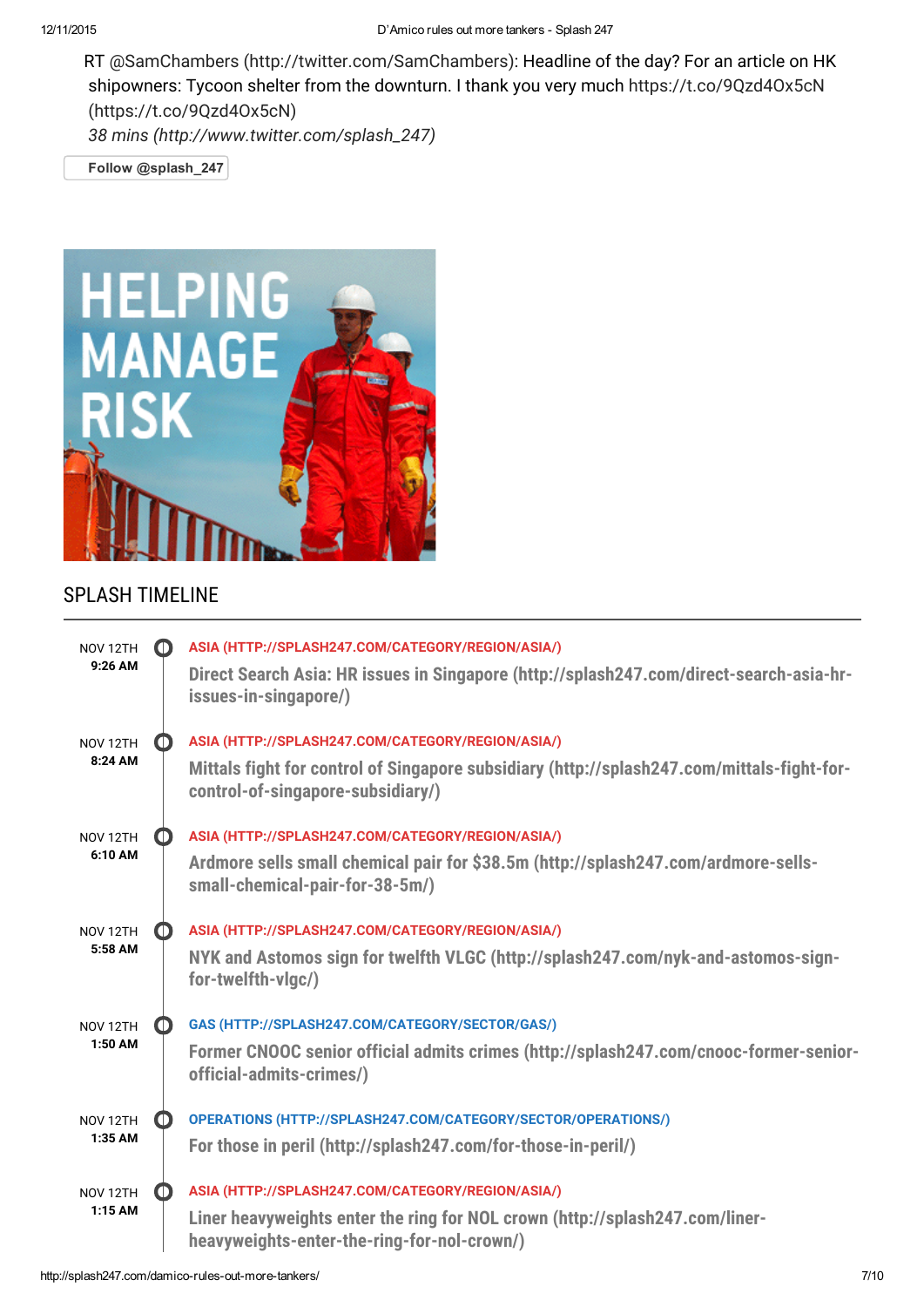# DAILY QUOTE

"The outlook for 2016 is very challenging" (http://splash247.com/rolls[royce-slashes-offshore-marine-forecasts-prepares-further-cost](http://splash247.com/rolls-royce-slashes-offshore-marine-forecasts-prepares-further-cost-cuts/)cuts/)

— Rolls-Royce chief executive Warren East prepares for the markets to go further south

# MARPOLL

Should fines be hiked and made more standardised for those caught flouting new ECA rules?

- Yes
- O No

#### Vote

View Results

Polls Archive [\(http://splash247.com/pollsarchive\)](http://splash247.com/pollsarchive)



# OPINION



ANDRE WHEELER [\(HTTP://SPLASH247.COM/AUTHOR/ANDREW/\)](http://splash247.com/author/andrew/) How many directorships? A modern day conundrum (http://splash247.com/how-many[directorships-a-modern-day-conundrum/\)](http://splash247.com/how-many-directorships-a-modern-day-conundrum/)



ANDREW CRAIG-BENNETT [\(HTTP://SPLASH247.COM/AUTHOR/ANDREWCB/\)](http://splash247.com/author/andrewcb/) Life in a silo and its consequences [\(http://splash247.com/life-in-a-silo-and-its](http://splash247.com/life-in-a-silo-and-its-consequences/)consequences/)



CHARLES DE TRENCK [\(HTTP://SPLASH247.COM/AUTHOR/CHARLESDT/\)](http://splash247.com/author/charlesdt/) Cosco – China Shipping merger: Can you make a national champion out of failures? [\(http://splash247.com/cosco-cscl-merger-can-you-make-a-national-champion-out-of-](http://splash247.com/cosco-cscl-merger-can-you-make-a-national-champion-out-of-failures/)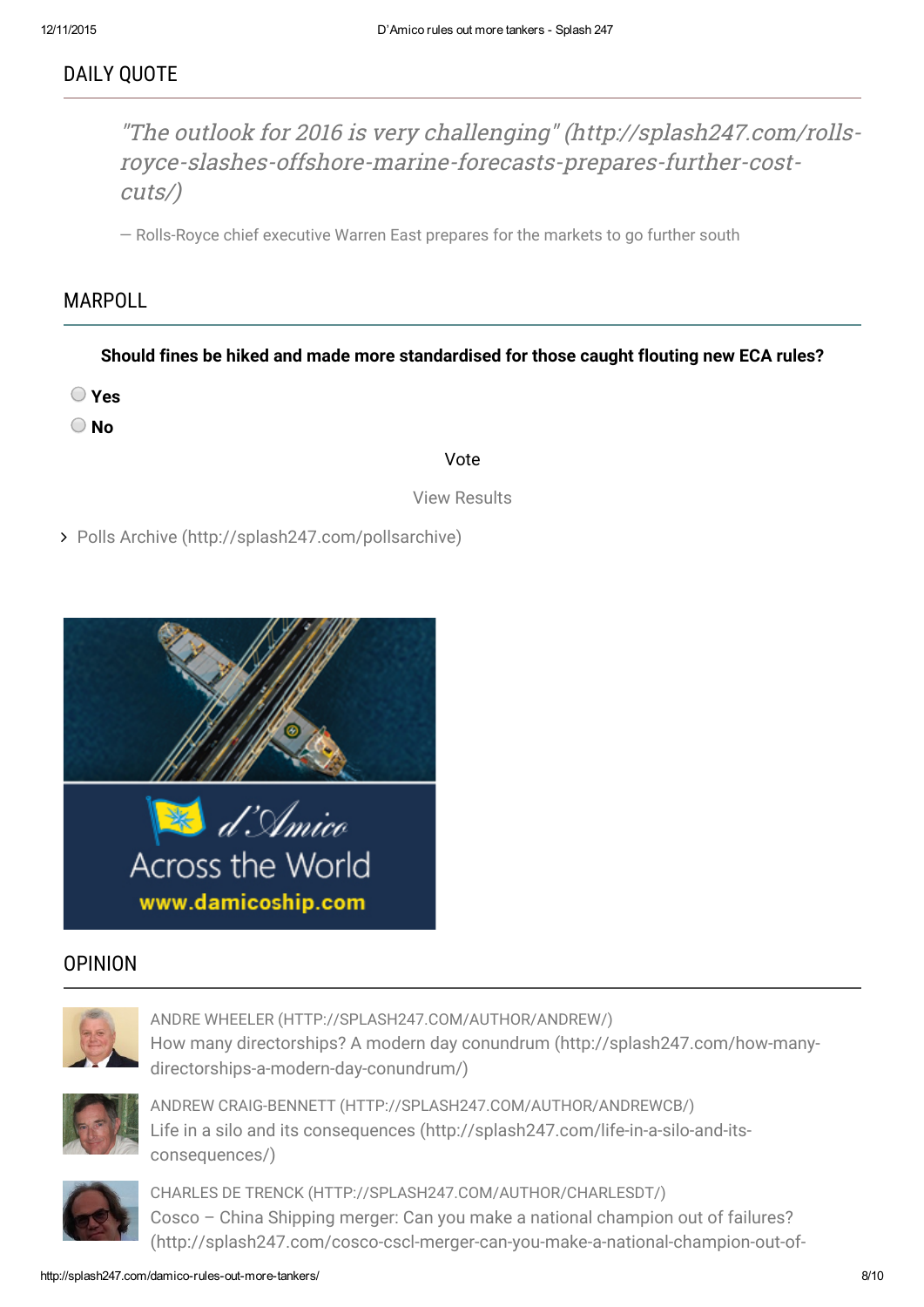

[failures/\)](http://splash247.com/cosco-cscl-merger-can-you-make-a-national-champion-out-of-failures/)

CLAY MAITLAND [\(HTTP://SPLASH247.COM/AUTHOR/CLAYM/\)](http://splash247.com/author/claym/) For those in peril [\(http://splash247.com/for-those-in-peril/\)](http://splash247.com/for-those-in-peril/)



DAGFINN LUNDE [\(HTTP://SPLASH247.COM/AUTHOR/DAGFINNL/\)](http://splash247.com/author/dagfinnl/) RBS quitting leaves huge hole in London's shipping claims (http://splash247.com/rbs[quitting-leaves-huge-hole-in-londons-shipping-claims/\)](http://splash247.com/rbs-quitting-leaves-huge-hole-in-londons-shipping-claims/)



GRAEME SOMERVILLE-RYAN [\(HTTP://SPLASH247.COM/AUTHOR/GRAEMESR/\)](http://splash247.com/author/graemesr/) No comment: Five tips to working with the shipping media (http://splash247.com/no[comment-tips-to-working-with-the-shipping-media/\)](http://splash247.com/no-comment-tips-to-working-with-the-shipping-media/)



KATHERINE HARINE [\(HTTP://SPLASH247.COM/AUTHOR/KATHERINEH/\)](http://splash247.com/author/katherineh/) TPP: Help for shipping or another mirage? [\(http://splash247.com/tpp-help-for-shipping-or](http://splash247.com/tpp-help-for-shipping-or-another-mirage/)another-mirage/)



KRIS KOSMALA [\(HTTP://SPLASH247.COM/AUTHOR/KRISK/\)](http://splash247.com/author/krisk/) Leviathans at the gates: container minnows beware (http://splash247.com/leviathans-at[the-gates-container-minnows-beware/\)](http://splash247.com/leviathans-at-the-gates-container-minnows-beware/)



MIKE MEADE [\(HTTP://SPLASH247.COM/AUTHOR/MIKEM/\)](http://splash247.com/author/mikem/) Hatches battened down [\(http://splash247.com/hatches-battened-down/\)](http://splash247.com/hatches-battened-down/)



NEVILLE SMITH [\(HTTP://SPLASH247.COM/AUTHOR/NEVILLES/\)](http://splash247.com/author/nevilles/) Shipping regulation in uncharted waters [\(http://splash247.com/shipping-regulation-in](http://splash247.com/shipping-regulation-in-uncharted-waters/)uncharted-waters/)

# LATEST COMMENTS:

- MPA on For those in peril [\(http://splash247.com/for-those-in-peril/#comment-23277\)](http://splash247.com/for-those-in-peril/#comment-23277)
- Sam Chambers on Envisioning the Cosco/China Shipping merger [\(http://splash247.com/envisioning-the-coscochina-shipping-merger/#comment-23276\)](http://splash247.com/envisioning-the-coscochina-shipping-merger/#comment-23276)
- chas deller [\(http://10xoceansolutions.com\)](http://10xoceansolutions.com/) on Envisioning the Cosco/China Shipping merger [\(http://splash247.com/envisioning-the-coscochina-shipping-merger/#comment-23275\)](http://splash247.com/envisioning-the-coscochina-shipping-merger/#comment-23275)
- Steen Jepsen [\(http://www.job2sea.com\)](http://www.job2sea.com/) on InterManager: 'There is a serious oversupply of seafarers' [\(http://splash247.com/intermanager-there-is-a-serious-oversupply-of](http://splash247.com/intermanager-there-is-a-serious-oversupply-of-seafarers/#comment-23274)seafarers/#comment-23274)
- Martin Bennell [\(http://www.faststream.com\)](http://www.faststream.com/) on InterManager: 'There is a serious oversupply of seafarers' [\(http://splash247.com/intermanager-there-is-a-serious-oversupply-of](http://splash247.com/intermanager-there-is-a-serious-oversupply-of-seafarers/#comment-23273)seafarers/#comment-23273)

# RECENT JOBS

DEPUTY CREW PAYROLL MANAGER [\(http://splash247.com/job/deputy-crew-payroll-manager/\)](http://splash247.com/job/deputy-crew-payroll-manager/)

Singapore, Singapore 9 <u>. . . . . . . . . . . . . .</u>